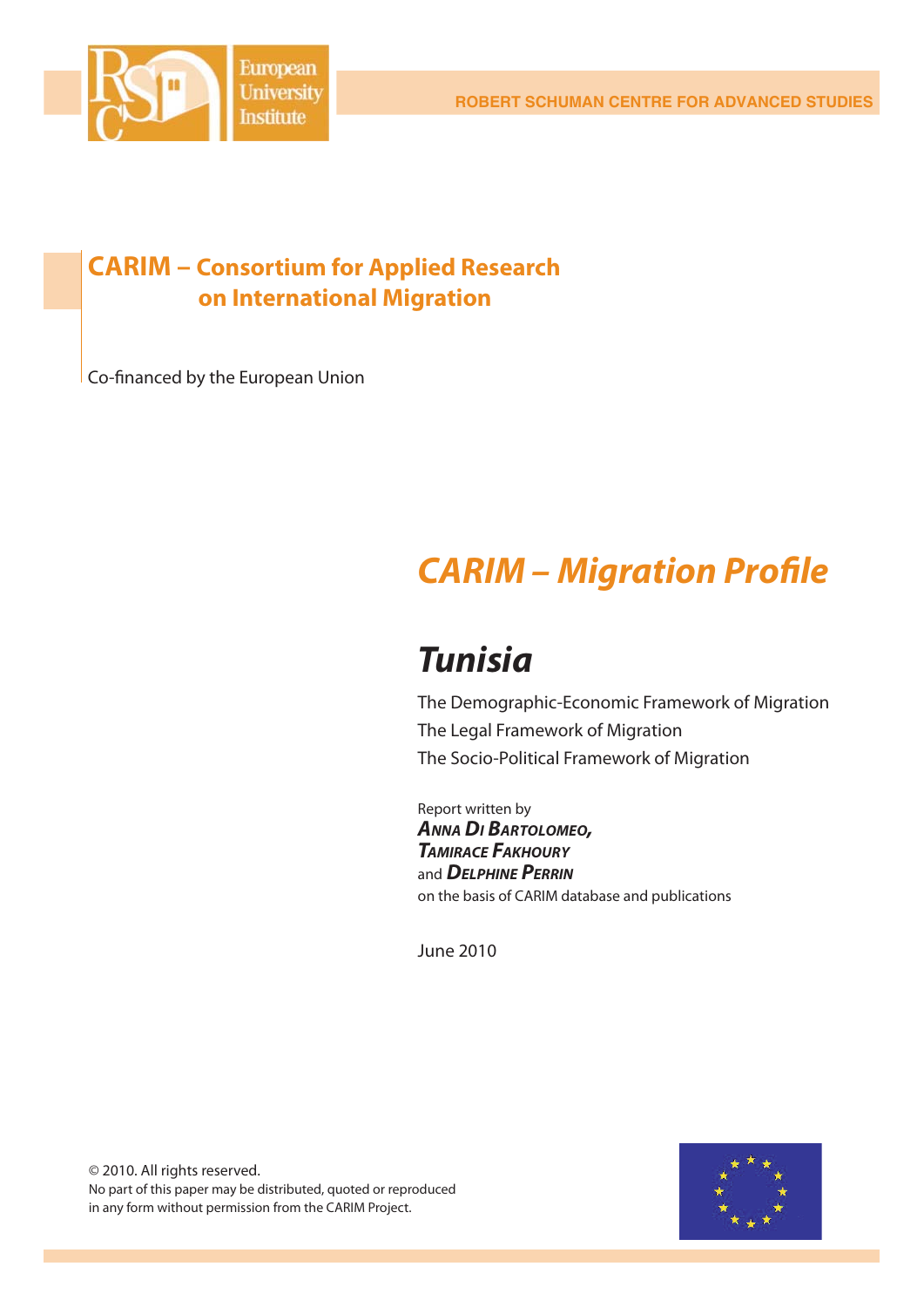1

#### **The Demographic-Economic Framework of Migration**

Labor market's poor performance together with a stalled democratization process have been the main determinants of the persistence of labor emigration flows from Tunisia. In contrast with the sustained economic growth of Tunisia over the last decades, the unemployment problem has never discontinued and more recently has largely affected the most educated persons, too. Tunisian emigration was traditionally destined to Western European countries - especially France, Germany and Belgium - and to a lesser extent to Libya. After the limitations put in place by European countries in the 1970s and the mass expulsion of Tunisian nationals from Libya in 1985, Tunisia experienced a process of family settlement in Europe, a diversification in the choice of destination countries together with significant inflows of return migrants. Today, new European destinations (i.e. Italy and Spain) are acquiring more and more relevance in attracting Tunisian migrants, especially their irregular component.

As to inward migration, Tunisia does not host large numbers of regular migrants. Indeed, their (low) proportion on the total resident population (less than 1%) has not changed a lot since 1970s. However, since 1990s Tunisia has evolved into an important transit country receiving flows - mainly from Sub-Saharan countries - attempting to reach Southern Italy from Tunisian coasts.

| <b>Outward migration</b>                                                                                                                                                                                                                                                                                                                                                                                                                                 |               |                               |               |                |                                                                                                                                                                                                                                                                                                                                                                                                         | <b>Inward migration</b>                   |        |              |               |            |
|----------------------------------------------------------------------------------------------------------------------------------------------------------------------------------------------------------------------------------------------------------------------------------------------------------------------------------------------------------------------------------------------------------------------------------------------------------|---------------|-------------------------------|---------------|----------------|---------------------------------------------------------------------------------------------------------------------------------------------------------------------------------------------------------------------------------------------------------------------------------------------------------------------------------------------------------------------------------------------------------|-------------------------------------------|--------|--------------|---------------|------------|
| <b>Stock</b>                                                                                                                                                                                                                                                                                                                                                                                                                                             |               |                               |               |                | <b>Stock</b>                                                                                                                                                                                                                                                                                                                                                                                            |                                           |        |              |               |            |
| In 2008, Tunisians recorded in Tunisian consulates<br>abroad were 1,058,700, or 10.2% of the Tunisian<br>population. In the last decade, Consulate records <sup>1</sup><br>show a rise in the propensity to leave the country:<br>from 2001 to 2008, the number of Tunisians abroad<br>increased from 764 thousands to more than 1 million<br>at an annual average growth rate of 5.5% (compared<br>to the Tunisian population growth rate equal to 1.0% |               |                               |               |                | In 2004, 35,192 foreign nationals were recorded<br>as residing in Tunisia. They represent a very<br>small proportion of the total resident population<br>(0.4%), i.e. the same value registered at the 1994<br>Census. Irregular migrants are also living in the<br>country but no solid estimate of their number has<br>been provided.<br>Resident foreign population in Tunisia by sex and country of |                                           |        |              |               |            |
| in the same period.)                                                                                                                                                                                                                                                                                                                                                                                                                                     |               |                               |               |                | citizenship, 2004                                                                                                                                                                                                                                                                                                                                                                                       |                                           |        |              |               |            |
| Tunisians residing abroad by region of residence, 2001 - 2008                                                                                                                                                                                                                                                                                                                                                                                            |               | <b>Country of citizenship</b> | Males         | <b>Females</b> | Total                                                                                                                                                                                                                                                                                                                                                                                                   |                                           |        |              |               |            |
| Region of<br>residence                                                                                                                                                                                                                                                                                                                                                                                                                                   | 2001          |                               | 2008          |                | Average<br>annual growth                                                                                                                                                                                                                                                                                                                                                                                |                                           |        |              | <b>Number</b> | ℅          |
|                                                                                                                                                                                                                                                                                                                                                                                                                                                          | <b>Number</b> | %                             | <b>Number</b> | %              | rate (%)                                                                                                                                                                                                                                                                                                                                                                                                | <b>Arab countries</b>                     | 10,603 | 10,597       | 21,200        | 60.2       |
| Europe                                                                                                                                                                                                                                                                                                                                                                                                                                                   | 642,541       | 84.1                          | 873,900       | 82.6           | 5.1                                                                                                                                                                                                                                                                                                                                                                                                     | of which Algeria                          | 3,835  | 5,777        | 9,612         | 27.3       |
| of which France                                                                                                                                                                                                                                                                                                                                                                                                                                          | 470,459       | 61.6                          | 578,000       | 54.6           | 3.3                                                                                                                                                                                                                                                                                                                                                                                                     | Morocco                                   | 3,757  | 2,606        | 6,363         | 18.1       |
| Italy                                                                                                                                                                                                                                                                                                                                                                                                                                                    | 78,581        | 10.3                          | 141,900       | 13.4           | 11.5                                                                                                                                                                                                                                                                                                                                                                                                    | Libya                                     | 860    | 878          | 1,738         | 4.9        |
| Germany                                                                                                                                                                                                                                                                                                                                                                                                                                                  | 44,143        | 5.8                           | 82,600        | 7.8            | 12.4                                                                                                                                                                                                                                                                                                                                                                                                    | <b>European countries</b>                 | 3,775  | 5,892        | 9,667         | 27.5       |
| <b>Arab countries</b>                                                                                                                                                                                                                                                                                                                                                                                                                                    | 102,725       | 13.4                          | 153,200       | 14.5           | 7.0                                                                                                                                                                                                                                                                                                                                                                                                     | of which France                           | 1,750  | 2,862        | 4,612         | 13.1       |
| of which Libya                                                                                                                                                                                                                                                                                                                                                                                                                                           | 47,751        | 6.3                           | 83,600        | 7.9            | 10.7                                                                                                                                                                                                                                                                                                                                                                                                    | Italy                                     | 867    | 693          | 1,560         | 4.4        |
| <b>North America</b>                                                                                                                                                                                                                                                                                                                                                                                                                                     | 17,351        | 2.3                           | 27,600        | 2.6            | 8.4                                                                                                                                                                                                                                                                                                                                                                                                     | Germany                                   | 317    | 683          | 1,000         | 2.8        |
| Other countries                                                                                                                                                                                                                                                                                                                                                                                                                                          | 1,363         | 0.2                           | 3,100         | 0.3            | 18.2                                                                                                                                                                                                                                                                                                                                                                                                    | African countries                         | 1,906  | 1,111<br>271 | 3,017<br>609  | 8.6<br>1.7 |
| Total                                                                                                                                                                                                                                                                                                                                                                                                                                                    | 763.980       | 100.0                         | 1,057,800     | 100.0          | 5.5                                                                                                                                                                                                                                                                                                                                                                                                     | of which Ivory Coast<br>Asian countries   | 338    |              | 430           | $1.2$      |
| Source: Tunisian Consulates                                                                                                                                                                                                                                                                                                                                                                                                                              |               |                               |               | America        | 245<br>98                                                                                                                                                                                                                                                                                                                                                                                               | 185<br>163                                | 261    | 0.7          |               |            |
|                                                                                                                                                                                                                                                                                                                                                                                                                                                          |               |                               |               |                | Other countries                                                                                                                                                                                                                                                                                                                                                                                         | 226                                       | 391    | 617          | 1.8           |            |
| 82.6% of Tunisians abroad live in Europe, mainly                                                                                                                                                                                                                                                                                                                                                                                                         |               |                               |               | Total          | 16,853                                                                                                                                                                                                                                                                                                                                                                                                  | 18,339                                    | 35,192 | 100.0        |               |            |
| in France (54.6%), Italy (13.4%) and Germany<br>Source: Tunisian Census, 2004                                                                                                                                                                                                                                                                                                                                                                            |               |                               |               |                |                                                                                                                                                                                                                                                                                                                                                                                                         |                                           |        |              |               |            |
| (7.8%). From 2001 to 2008 Italy and Germany                                                                                                                                                                                                                                                                                                                                                                                                              |               |                               |               |                |                                                                                                                                                                                                                                                                                                                                                                                                         |                                           |        |              |               |            |
| registered the highest annual average growth rates                                                                                                                                                                                                                                                                                                                                                                                                       |               |                               |               |                |                                                                                                                                                                                                                                                                                                                                                                                                         | The majority of recorded immigrants comes |        |              |               |            |
| of the stock of Tunisians, equal to 11.5% and 12.4%,                                                                                                                                                                                                                                                                                                                                                                                                     |               |                               |               |                | from other Maghreb countries (27.3% and 18.1%                                                                                                                                                                                                                                                                                                                                                           |                                           |        |              |               |            |

Consular records comprehend all individuals being Tunisian nationals abroad without distinguishing by migrant generation.

respectively. The lower rate registered in France | from Algeria and Morocco, respectively) and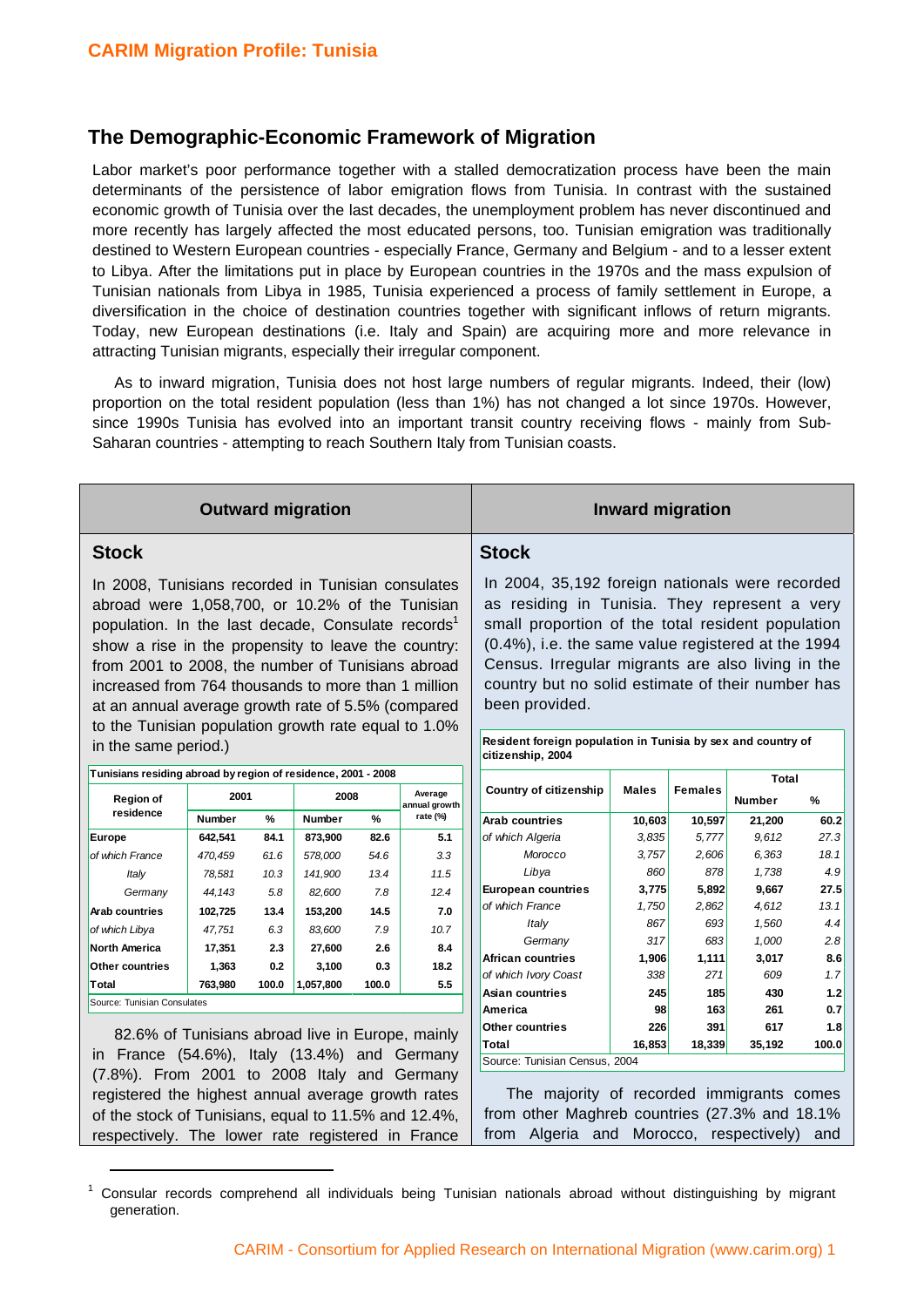(3.3%) confirms the rising diversification of Tunisian flows over time according to destination country.

It is worth mentioning that from 1990 to 2002 around 51 thousand Tunisians had been regularized in Italy. Furthermore, important numbers are also found in Arab countries which host 14.5% of Tunisians abroad (7.9% in Libya).

As to their gender profile, the majority of Tunisians registered at the Consulates are men (64.7%). In OECD countries, Tunisians have on average a low level of education (56.0%). 26.5% is employed as craft and related trades workers and 11,2% as plant and machine operators; however, an important proportion (12.8%) is employed in highly skilled occupations, e.g. as professionals or managers (OECD.stat.)

#### **Flows**

According to the Tunisian National Institute of Statistics, the net migratory balance from May 2006 to May 2007 equaled to (-)14,340 Tunisian nationals. As to the emigrants (23,130), a majority was directed to France (44.0%), was young (55.8% from 15 to 29 years old), male (79.1%), single (75.6%) with a graduate educational degree (46.3%) and jobmotivated (66.3%).

By looking at the recent evolution of Tunisian outflows, two main patterns seem to emerge. On the one hand, highly skilled outward flows (i.e. those with a university degree or more) are evolving into an important proportion of the total of registered outflows: from 19.6% in 2001 to 30.0% in 2008. Actually, the high investments aimed at improving the Tunisian educational system (as a percentage of GDP, educational expenditure rose from 4.0% in 2001 to 5.7% in 2008) has not coincided with a parallel development in highly-skilled job opportunities. From 2005 to 2008, the unemployment rate of highly skilled persons rose from 14.8% to 21.6% while the total unemployment rate remained stable around the value of 14.2%.



Europe (27.5%), especially from France (13.1%) and Italy (4.4%).

As to their profile, immigrants have a high level of education (58.1% are graduate or more). Indeed, they tend to be employed in highly skilled occupations (65.1%), mainly as legislators, senior officials and managers (28.0%) and professionals (19.8%).



#### **Flows**

In the last decade, the African presence in Tunisia is becoming more important for various reasons. On the one hand, the large investments of Tunisian authorities in the educational system has tended to attract more and more students from the whole continent; on the other hand, the displacement of the African Development Bank (ADB) from Abidjan (Ivory Coast) to Tunis in 2003 has gradually led to a rise in highly skilled immigration from other African States.

However, the largest inflows from other African states use to transit through Tunisia for indefinite duration waiting to cross the Mediterranean and reach Southern Italy.

According to a declaration of the former Minister of Interior Hedi Mhenni, more than 40 thousands intercepted cases of irregular migrants had been registered in Tunisia in the period 1998 - 2003. They were mainly Maghreb and Sub-Saharan nationals, even if 52 nationalities had been counted.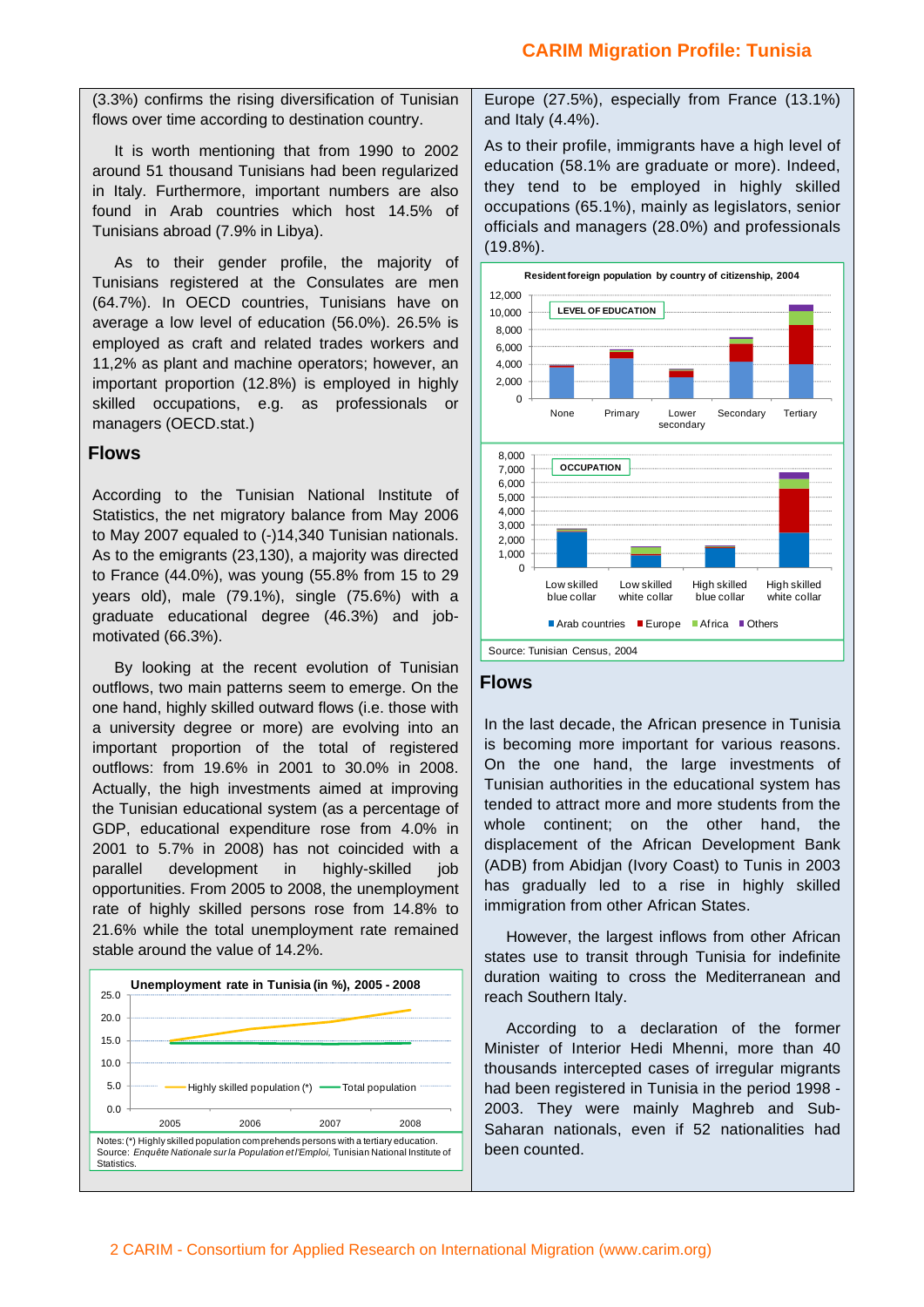| Wish to emigrate among Tunisian youth, 1996 - 2005:<br>Percentage of young persons (15-29) who declare that they wish to emigrate |      |      |       |                               |      |      |      |
|-----------------------------------------------------------------------------------------------------------------------------------|------|------|-------|-------------------------------|------|------|------|
| Individual<br>characteristics                                                                                                     | 1996 | 2000 | 2005  | Individual<br>characteristics | 1996 | 2000 | 2005 |
| Sex                                                                                                                               |      |      |       | Age                           |      |      |      |
| Male                                                                                                                              | 28.9 | 53.5 | 84.2  | $15 - 19$                     | 20.5 | 44.4 | 76.1 |
| Female                                                                                                                            | 13.6 | 36.9 | 66.0  | $20 - 24$                     | 23.8 | 46.5 | 76.6 |
| Total                                                                                                                             | 22.0 | 45.2 | 75.9  | $25 - 29$                     | 22.5 | 44.7 | 74.2 |
| <b>Economic activity</b>                                                                                                          |      |      | Total | 22.0                          | 45.2 | 75.9 |      |
| Employed                                                                                                                          | 24.7 | 47.6 | 77.2  | <b>Level of education</b>     |      |      |      |
| Unemployed                                                                                                                        | 30.8 | 54.4 | 84.9  | <b>Illiterate</b>             | 5.8  | 2.6  | 66.0 |
| Student                                                                                                                           | 23.1 | 46.3 | 76.2  | Primary                       | 19.3 | 44.9 | 77.0 |
| Student                                                                                                                           | 26.4 | 47.6 | 75.1  | Secondary                     | 25.6 | 48.5 | 77.2 |
| Girl at home                                                                                                                      | 6.3  | 30.2 | 60.0  | University                    | 24.3 | 45.9 | 73.0 |
| Total                                                                                                                             | 22.0 | 45.2 | 75.9  | Total                         | 22.0 | 45.2 | 75.9 |

On the other hand, an impressive growing number of young people (aged 15-29 years old) is wishing to emigrate. According to a longitudinal national survey carried out by the Ministry of the Youth in collaboration with the National Institute of Statistics, the proportion of young people who declared that they wish to migrate rose from less than a quarter (22.0%) in 1996 to more three quarters (75.9%) in 2005. It is worth mentioning that this *potential* emigration trend concerns all individuals regardless their age, sex, level of education or economic activity (Fourati, 2008.)

Références: Fourati H. 2008. "Consultation de la jeunesse et désir d'émigration chez les jeunes en Tunisie 1996-2005", CARIM Analytical and synthetic notes.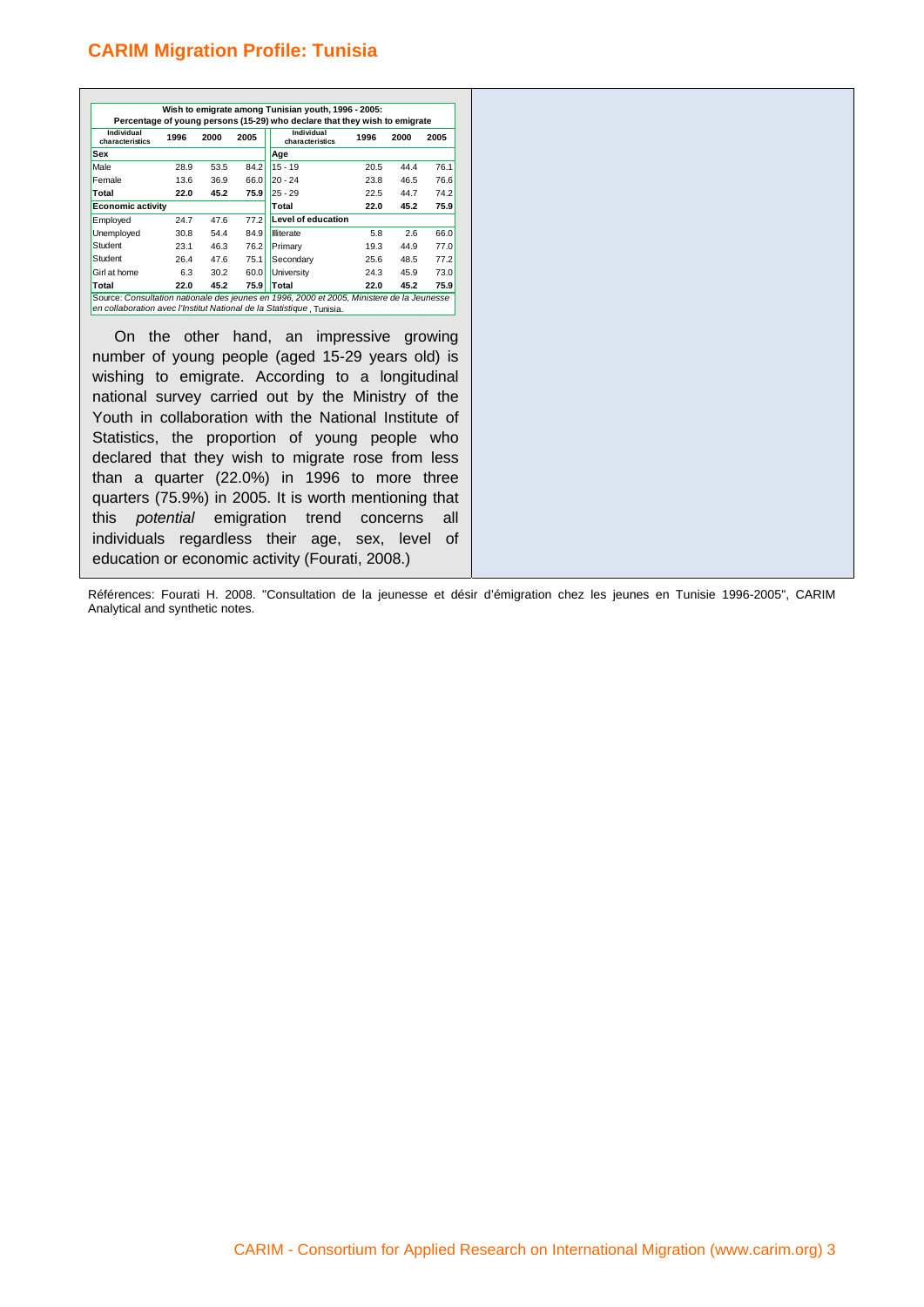#### **The Legal Framework of Migration**

On February 3, 2004, three months after its Moroccan neighbour and two months after promulgating a new law to combat terrorism, Tunisia reformed its migration law. However, unlike other states in the region it limited its reform to reinforcing penal sentences against assistance to irregular migration. This legal activity fits into Euro-Mediterranean policies aiming at increasing control over circulation and sanctions against irregularity. Tunisia is the first Maghreb country to have ratified a Euro-Mediterranean association agreement (entered into force in 1998) whose social chapter urges it to combat irregular emigration. It began negotiations in 2010 in order to obtain an 'advanced status' from the EU, such as Morocco received in 2008.

The law of May 14, 1975 on passports and travel documents, modified in 2004, governs nationals' as well as foreign nationals' entry and exit. It remains in force, as does the law of March 8, 1968 concerning foreign nationals in Tunisia.

The 2004 reform, which implemented the Palermo Protocol against the smuggling of migrants, toughened sanctions against any contribution – organised or otherwise, with or without profit – to irregular migration of foreign as well as of Tunisian citizens. The 1968 and 1975 laws already provided for the penalisation of irregular – foreign or national – migrants, and sentences remain the same. All these sanctions are consistent with the practice in Europe and the Maghreb, including in the way they affect nonprofit assistance, or sentence migrants, and so overstep the Palermo Protocols. Tunisia alone punishes the non-denouncement of irregular migrants, even non-denouncement on the part of those protected by professional secrecy.

This legislative arsenal organises temporary labour migration in a strict fashion and suffers from a number of lacunae as far as foreign nationals' rights are concerned: e.g. protection from expulsion, legal appeal, family reunification and refugee status.

Tunisia is reluctant to sign the Convention on the Protection of all Migrant Workers and Members of their Family, but has committed itself at international and bilateral levels concerning circulation advantages as well as readmission and border control, attempting to combine its interest in favouring its citizens' mobility with its will to control them.

|                                    | <b>Outward migration</b>                                                                                                                                                                                                                                                                                                                                                                                                                            | <b>Inward migration</b>                                                                                                                                 |  |  |  |
|------------------------------------|-----------------------------------------------------------------------------------------------------------------------------------------------------------------------------------------------------------------------------------------------------------------------------------------------------------------------------------------------------------------------------------------------------------------------------------------------------|---------------------------------------------------------------------------------------------------------------------------------------------------------|--|--|--|
| <b>General legal</b><br>references |                                                                                                                                                                                                                                                                                                                                                                                                                                                     | Law 68-07 of 8 March 1968 on foreign<br>nationals, Decree 1968-198 of 22 June<br>1968 regulating the entry and stay of<br>foreign nationals in Tunisia. |  |  |  |
|                                    | Law 1975-40 of 14 May 1975 regarding passports and travel documents, modified<br>by law 2004-6 of 3 February 2004.                                                                                                                                                                                                                                                                                                                                  |                                                                                                                                                         |  |  |  |
|                                    |                                                                                                                                                                                                                                                                                                                                                                                                                                                     | <b>1990 Convention</b> <sup>2</sup> : not ratified.                                                                                                     |  |  |  |
|                                    |                                                                                                                                                                                                                                                                                                                                                                                                                                                     | <b>ILO</b> : 59 conventions ratified <sup>3</sup>                                                                                                       |  |  |  |
|                                    | <b>Bilateral agreements:</b> among others, the convention of establishment with Algeria<br>(1963), and Morocco (1964); the consular convention with Mauritania (1964); the<br>convention related to the right of ownership, work, the following of an occupation or<br>trade, the establishment of a domicile, and movement with Libya (1973); conventions<br>on labour force with Libya (2003) and Syria (2004); against double income taxing with |                                                                                                                                                         |  |  |  |

 $2$  Convention on the Protection of all Migrant Workers and Members of their Family.

<sup>&</sup>lt;sup>3</sup> Including conventions C111 concerning Discrimination in Respect of Employment and Occupation and C118 Equality of Treatment of Nationals and Non-Nationals in Social Security, but excluding conventions C97 concerning Migration for Employment and C143 concerning Migrations in Abusive Conditions and the Promotion of Equality of Opportunity and Treatment of Migrant Workers.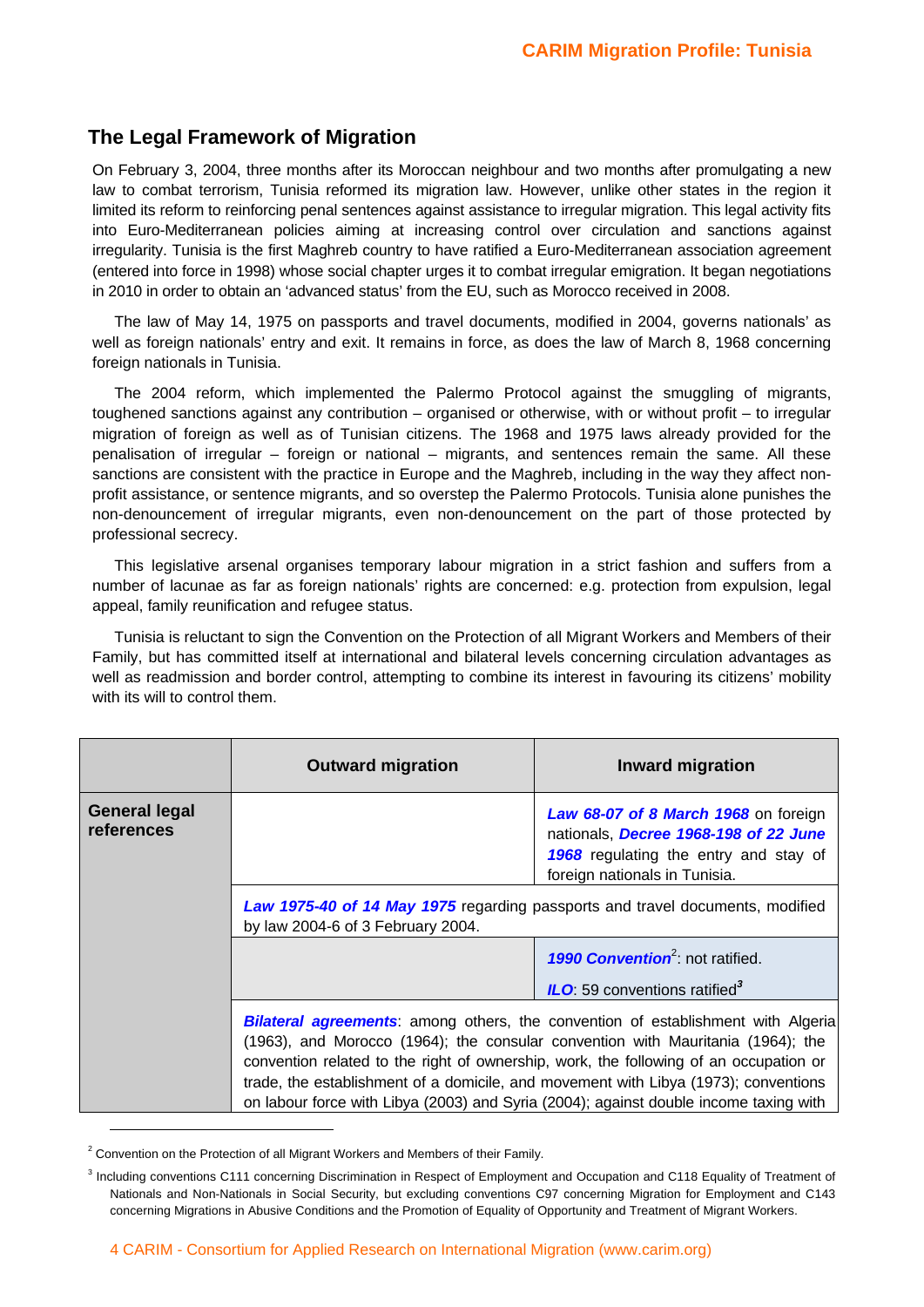|                                 | Morocco (1975); with Italy on stay and work (1995), on entry and readmission (1998),<br>on seasonal workers (2000); with France on stay and labour (1988), young<br>professionals' exchanges (2004) and joint management of migrations (2008).                                                                                                                               |                                                                                                                                                                                                                                                                                                                                                                                                                                                                                                                                                                                                                                                                                                                                                        |  |  |  |
|---------------------------------|------------------------------------------------------------------------------------------------------------------------------------------------------------------------------------------------------------------------------------------------------------------------------------------------------------------------------------------------------------------------------|--------------------------------------------------------------------------------------------------------------------------------------------------------------------------------------------------------------------------------------------------------------------------------------------------------------------------------------------------------------------------------------------------------------------------------------------------------------------------------------------------------------------------------------------------------------------------------------------------------------------------------------------------------------------------------------------------------------------------------------------------------|--|--|--|
|                                 | Member State of the African Union, the Arab Maghreb Union, the League of Arab<br><b>States and the CENSAD<sup>4</sup>.</b>                                                                                                                                                                                                                                                   |                                                                                                                                                                                                                                                                                                                                                                                                                                                                                                                                                                                                                                                                                                                                                        |  |  |  |
| <b>Circulation</b>              | Freedom to leave the territory is<br>guaranteed in the <b>Constitution</b> .                                                                                                                                                                                                                                                                                                 | To enter, foreign nationals must pass<br>through the frontier post, and present<br>passport and visa.                                                                                                                                                                                                                                                                                                                                                                                                                                                                                                                                                                                                                                                  |  |  |  |
| <b>Entry and Exit</b>           | Tunisians are exempted from a visa<br>requirement for entrance to Maghreb<br>countries.                                                                                                                                                                                                                                                                                      | European and Maghreb nationals<br>are exempted from visa requirements,<br>so are nationals from Niger, Senegal,<br>Guinea, Ivory Coast, Gambia, Ghana<br>and Liberia, among others.                                                                                                                                                                                                                                                                                                                                                                                                                                                                                                                                                                    |  |  |  |
| Struggle against                | <b>Palermo protocols</b> <sup>5</sup> ratified                                                                                                                                                                                                                                                                                                                               |                                                                                                                                                                                                                                                                                                                                                                                                                                                                                                                                                                                                                                                                                                                                                        |  |  |  |
| irregular<br>migration          | Up to 3 years in prison and 8000 dinars fine for people who contribute, even<br>without profit, to irregular migration. Up to 4 years in prison for hosting a<br>'clandestine'. Aggravated sentences in case of organization. Non-denouncement is<br>also punished (2004-6 Law).                                                                                             |                                                                                                                                                                                                                                                                                                                                                                                                                                                                                                                                                                                                                                                                                                                                                        |  |  |  |
|                                 | National citizens' irregular<br>exit<br><b>is</b><br>punished with a 15-day to 6-month<br>prison sentence and/or a 30 to 120<br>dinars fine (1975 Law).                                                                                                                                                                                                                      | Irregular entry or stay is punished with a<br>one-month to one-year prison sentence<br>and a 6 to 120 dinars fine, also with<br>deportation and possible prohibition<br>from return.                                                                                                                                                                                                                                                                                                                                                                                                                                                                                                                                                                   |  |  |  |
|                                 |                                                                                                                                                                                                                                                                                                                                                                              | Irregular exit from the territory is<br>punished with the same sentences<br>(1968 Law).                                                                                                                                                                                                                                                                                                                                                                                                                                                                                                                                                                                                                                                                |  |  |  |
| <b>Rights and</b><br>settlement | Expatriates have voting and eligibility<br>rights.<br>Stay abroad is to be temporary when<br>within technical cooperation, or for<br>students who have a grant to study in<br>the EU and have to return after 3 years<br>to work in Tunisia (Decree of the<br>Minister of Higher Education,<br>31<br>October 2001).<br>Tax advantages for temporary or<br>definitive return. | One-year<br>temporary<br>stay<br>permit,<br>renewable once, except for nationals<br>from countries linked to Tunisia by<br>bilateral conventions (France, Algeria,<br>Morocco, etc.). Renewable two-year<br>ordinary stay permit for people who<br>have regularly resided in the country for<br>5 years, or who are born and have<br>constantly lived in Tunisia, or with<br>Tunisian children, and for foreign<br>women married to Tunisian men.<br>Work if previous delivery of a<br>contract approved by the Labour<br>Minister, and a stay permit with<br>authorisation<br>work<br>(double<br>to<br>ministerial visa). National preference.<br>One-year contract, renewable once.<br>Derogations for export companies and<br>development projects. |  |  |  |

<sup>4</sup> Community of Sahel-Saharan countries.

<sup>&</sup>lt;sup>5</sup> The Protocol to Prevent, Suppress and Punish Trafficking in Persons, especially women and children, and the Protocol against the Smuggling of Migrants by Land, Sea and Air, supplementing the United Nations Convention against Transnational Organized Crime, 15 November 2000.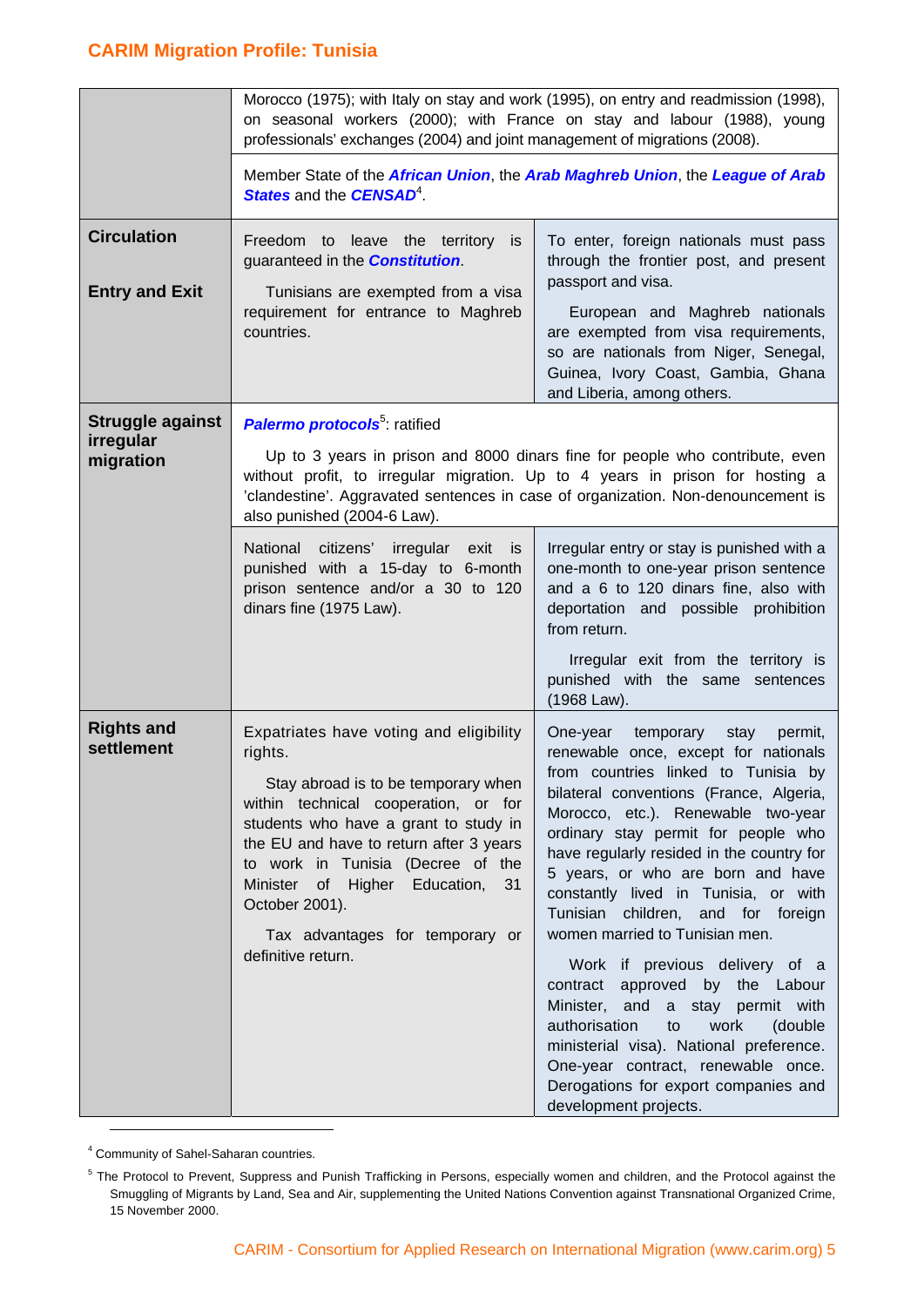|                 |                                                                                                                                                                                                                                                                                                                                                                                                                                                                                                                                                                                                                                                                                                                                                                              | Civil service reserved for nationals,<br>as well as most of liberal professions<br>except special authorisation on the<br>basis of bilateral agreements and the<br>principle of reciprocity.                                                                                     |  |  |  |
|-----------------|------------------------------------------------------------------------------------------------------------------------------------------------------------------------------------------------------------------------------------------------------------------------------------------------------------------------------------------------------------------------------------------------------------------------------------------------------------------------------------------------------------------------------------------------------------------------------------------------------------------------------------------------------------------------------------------------------------------------------------------------------------------------------|----------------------------------------------------------------------------------------------------------------------------------------------------------------------------------------------------------------------------------------------------------------------------------|--|--|--|
|                 |                                                                                                                                                                                                                                                                                                                                                                                                                                                                                                                                                                                                                                                                                                                                                                              | Family reunification: legal silence.                                                                                                                                                                                                                                             |  |  |  |
|                 |                                                                                                                                                                                                                                                                                                                                                                                                                                                                                                                                                                                                                                                                                                                                                                              | Access to public services: yes.                                                                                                                                                                                                                                                  |  |  |  |
|                 |                                                                                                                                                                                                                                                                                                                                                                                                                                                                                                                                                                                                                                                                                                                                                                              | Access<br>estate<br>ownership:<br>to<br>forbidden in agricultural zone submitted<br>for authorisation in urban zones unless<br>bilateral agreement exists<br>(e.g<br>a<br>Morocco, Algeria, Libya), and reciprocity<br>is respected, free in tourist zone (+ tax<br>advantages). |  |  |  |
|                 | Nationality: Decree-Law n°63-6 of 28 February 1963. Jus sanguinis by descent of<br>father or mother. Discrimination: children born abroad to a Tunisian mother and a<br>foreign father are Tunisian if they opt to be when coming of age or if their parents<br>request nationality during their minority. Jus soli: triple - nationality of origin for the<br>child born in Tunisia to a father and a grand-father also born there, with a<br>repudiation right at majority unless the child has an army commitment. A foreign<br>woman can obtain nationality after two years of marriage with a Tunisian man and<br>two years of residence in the country. Easier access to naturalization for a foreign<br>man married to a Tunisian woman. Dual citizenship is allowed. |                                                                                                                                                                                                                                                                                  |  |  |  |
| <b>Refugees</b> |                                                                                                                                                                                                                                                                                                                                                                                                                                                                                                                                                                                                                                                                                                                                                                              | 1951 Convention <sup>6</sup> : ratified.                                                                                                                                                                                                                                         |  |  |  |
|                 |                                                                                                                                                                                                                                                                                                                                                                                                                                                                                                                                                                                                                                                                                                                                                                              | 1969 Convention <sup>7</sup> : ratified.                                                                                                                                                                                                                                         |  |  |  |
|                 |                                                                                                                                                                                                                                                                                                                                                                                                                                                                                                                                                                                                                                                                                                                                                                              | <b>Protocol</b><br>for<br>the<br><b>Treatment</b><br><b>of</b><br><b>Palestinians in Arab States</b><br>not<br>accepted.                                                                                                                                                         |  |  |  |
|                 |                                                                                                                                                                                                                                                                                                                                                                                                                                                                                                                                                                                                                                                                                                                                                                              | <b>No</b><br>national<br>refugee<br>status<br>procedure.<br>determination<br>N <sub>o</sub><br>legal<br>reference to a stay permit. No agreement<br>with UNHCR. Only the Constitution's<br>reference to the prohibition on the<br>extradition of political refugees.             |  |  |  |

<sup>&</sup>lt;sup>6</sup> Geneva Convention relating to the status of refugees.

 $7$  OAU Convention governing specific aspects of refugees in Africa.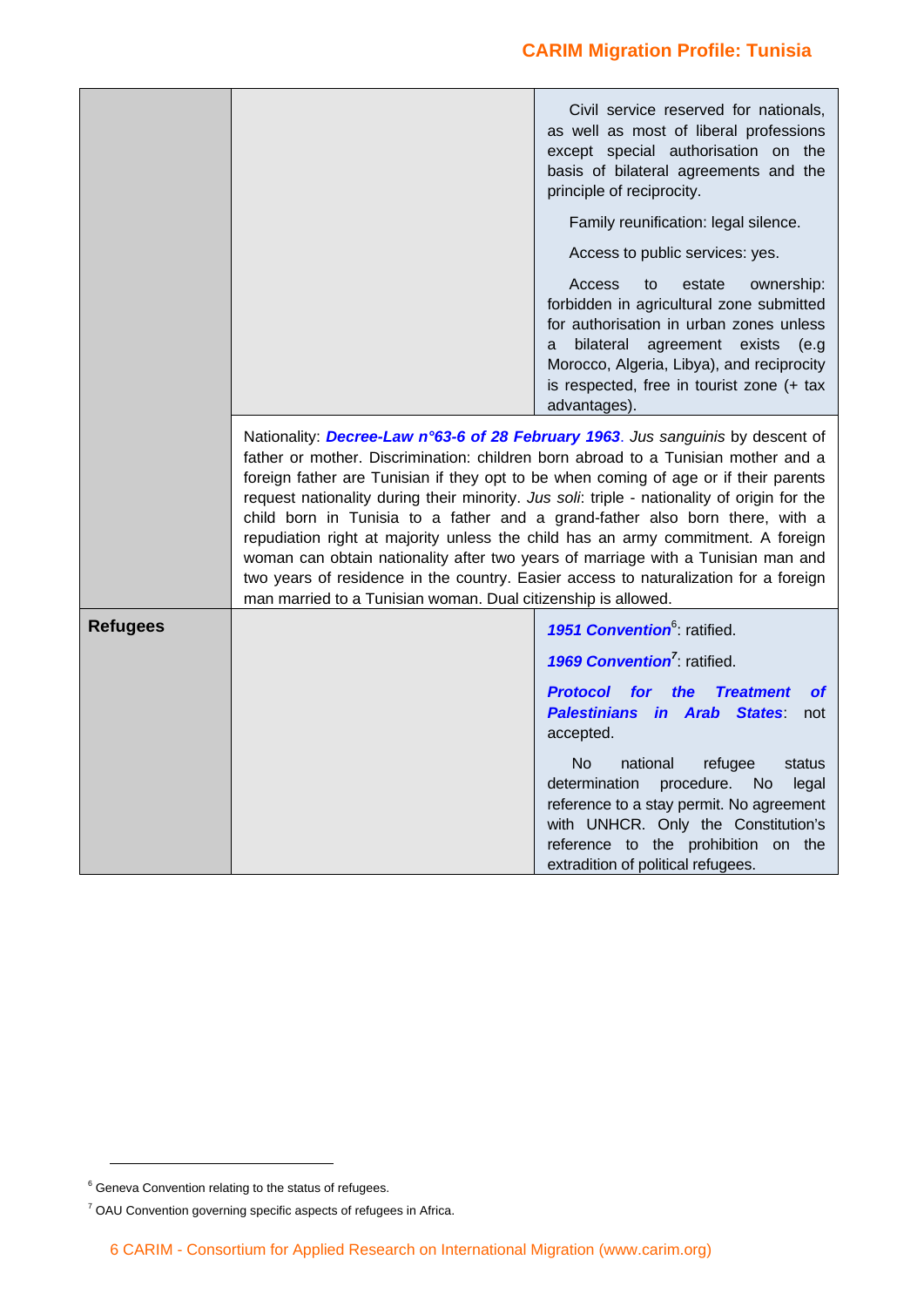#### **The Socio-Political Framework of Migration**

In the last years, Tunisia has made great efforts to promote the concerted and global governance of irregular and regular emigration. This approach, which rests on cooperation with destination countries – notably those across the Western shore of the Mediterranean – is based on the following axes: putting migration policies in a more global context, embedded in the partnership process with the EU (the Euro-Mediterranean partnership);<sup>8</sup> multiplying options and routes for legal emigration with immigration countries (e.g. Italy and France); transcending a security-based perspective in the management of irregular migration; and seeking to ensure the better integration of Tunisian citizens living in European countries. In order to supervise the Tunisian Diaspora, the Tunisian government has also consolidated a political strategy relying on five fundamental pillars: meeting the Diaspora's needs while providing social assistance; reinforcing cultural links with migrants abroad and their families in Tunisia; encouraging investments and remittances; capitalizing on Tunisian expatriate skills; and developing an information system destined to keep Tunisian nationals abroad abreast of developments.<sup>9</sup> In spite of these ambitious pillars, it is noteworthy that Tunisian emigrants' political participation remains limited as they can only vote in presidential elections and referendums. In addition, it is worth reflecting on the extent to which the Tunisian state keeps Tunisians abroad as a means of state control.

Notwithstanding governmental efforts to manage legal emigration and reform Tunisian legislation along these lines, there has been an upsurge in irregular emigration flows from Tunisia. Civil-society actors have consequently called for the balanced and human-centered governance of clandestine emigration. And many associations have highlighted the need to map out the real causes underlying the phenomenon.<sup>10</sup>

Like other countries in the Maghreb, Tunisia has managed to articulate its emigration policies, but this contrasts with an underdeveloped institutional framework beneath the immigration apparatus.<sup>11</sup> In fact, immigration policies in Tunisia are centered on organizing entry and residence for foreign nationals and have not yet tackled the question of managing labour immigration within a socioeconomic developmental context.

In the last years, Tunisia has received irregular and transit migrants: $12$  mainly migrants from the Maghreb and from Sub-Saharan Africa whose aim is to reach Europe through "the Tunisian channel"<sup>13</sup>. Whilst the Tunisian associative sector has developed action plans to remedy the precarious situation of these migrants, the Tunisian government emphasizes a regulatory stance.

An analysis of governmental prerogatives in migration suggests that special attention is given to managing emigration and highly-skilled professionals' capital. Less attention is given to the question of immigration.

- $11$  The maiority of immigrants in Tunisia are of Maghrebian origin. It is worthy of note that free circulation in the Maghreb is linked to historical and cultural traditions.
- $12$  Reliable data on this issue is lacking or incomplete.

 $13$  Zekri, « La migration de transit en Tunisie : état des lieux et impacts et avancement de la recherche sur la question », *CARIM Analytical Note* 2009/16, p.2. See also Hassan Boubakri et Sylvia Mazzella, « La Tunisie entre transit et immigration : politiques migratoires et conditions d'accueil des migrants africains à Tunis », *Autrepart* no. 36, IRD 2006.

<sup>8</sup> See Abdelrazak Bel Hadj Zekri, « La dimension politique de la migration irrégulière en Tunisie », *CARIM Analytical Note* 2008/53, p. 8.

<sup>9</sup> See Zekri, « Les politiques migratoires, les institutions compétentes et leur environnement en Tunisie », *CARIM Analytical Note* 2004/02, pp.2-3.

<sup>&</sup>lt;sup>10</sup> See for example the speech hosted by the Tunisian League of Human Rights Defence at the migration forum organised by Social Watch in Rome, 2004 quoted in Zekri, « La dimension politique de la migration irrégulière en Tunisie », p. 16.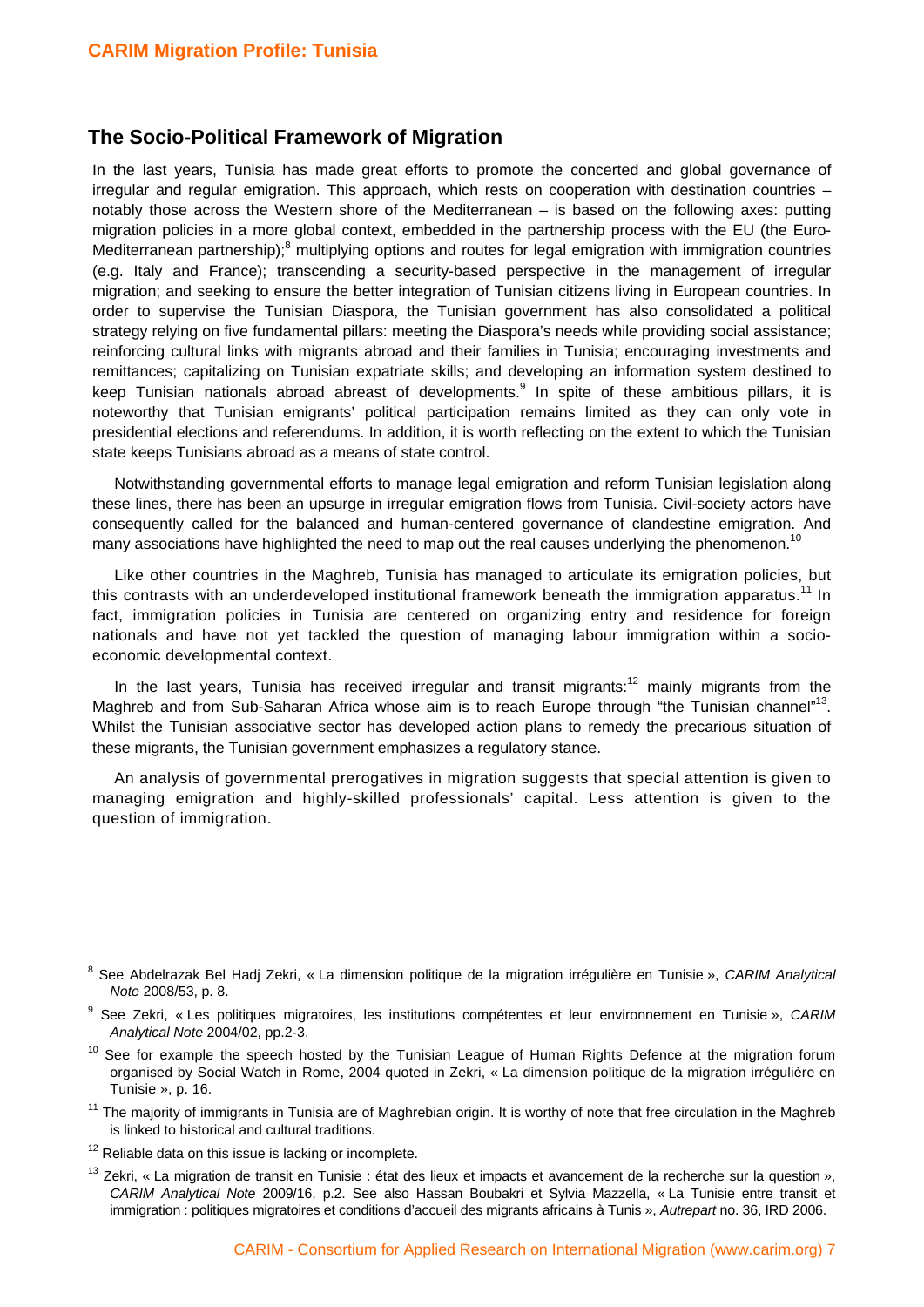| Tunisia's<br>socio-political<br>framework  | <b>Outward migration</b>                                                                                                                                                                                                                                                                                                                                                                                                                                                                                                                                                                                                                                                                                                                                                                                                                                                                                                                                                                                                                                                                  | <b>Inward migration</b>                                                                                                                                                                                                                                                                                                                                                                                                                                          |
|--------------------------------------------|-------------------------------------------------------------------------------------------------------------------------------------------------------------------------------------------------------------------------------------------------------------------------------------------------------------------------------------------------------------------------------------------------------------------------------------------------------------------------------------------------------------------------------------------------------------------------------------------------------------------------------------------------------------------------------------------------------------------------------------------------------------------------------------------------------------------------------------------------------------------------------------------------------------------------------------------------------------------------------------------------------------------------------------------------------------------------------------------|------------------------------------------------------------------------------------------------------------------------------------------------------------------------------------------------------------------------------------------------------------------------------------------------------------------------------------------------------------------------------------------------------------------------------------------------------------------|
| <b>Governmental</b><br><b>Institutions</b> | Ministry of Foreign Affairs; Ministry of<br>Social Affairs and Solidarity; Office of<br>Tunisians Abroad; Ministry of Labour                                                                                                                                                                                                                                                                                                                                                                                                                                                                                                                                                                                                                                                                                                                                                                                                                                                                                                                                                              | Ministry of Interior; Ministry of Labour;<br>Ministry of Social Affairs and Solidarity                                                                                                                                                                                                                                                                                                                                                                           |
| Governmental<br><b>Strategy</b>            | Develop national policies to support the<br>Tunisian<br>Diaspora;<br>promulgate<br>encouraging remittances<br>legislation<br>and investments; carry out a census of<br>Tunisian<br>professionals<br>abroad<br>(repertory of Tunisian professionals<br>abroad); benefit from Tunisian potential<br>abroad in higher education<br>and<br>research; develop a strategy for<br>disseminating<br>information<br>to<br>the<br>Tunisian<br>Diaspora<br>communities;<br>elaborate<br>cultural<br>program<br>a<br>attachment<br>consolidating<br>the<br>0f<br>Tunisian emigrants and their families to<br>the homeland; launch negotiations with<br>destination countries on entry and<br>residence conditions for Tunisian<br>emigrants; launch negotiations and<br>devise bilateral accords so as to favour<br>the recruitment of Tunisian nationals<br>abroad; multiply information<br>and<br>awareness-raising campaigns so as to<br>dissuade Tunisians from<br>irregular<br>Tunisian<br>emigration;<br>and<br>reform<br>legislation and policies in order to<br>contain irregular emigration. | Set up rules concerning the entry and<br>residence of foreign nationals; develop<br>policies<br>government<br>economic<br>on<br>immigration and recruitment procedures<br>for economic migrants; cooperate with<br>concerned parties in curbing irregular<br>immigration and transit migration                                                                                                                                                                   |
| <b>Civil Society</b><br><b>Action</b>      | (a) Initiatives in the associative sector<br>aimed at:<br>Promoting and defending the rights<br>of Tunisian nationals abroad (e.g.<br>The Tunisian Association for the<br>Defense<br>of Tunisians<br>abroad<br>(ADTE); the Trade Union for Arab<br>Maghrebian Workers (USTMA);<br>Tunisian<br>Union for<br>Immigrant<br>Workers (UTIT), the Tunisians'<br>Federation<br>for<br>Two-shore<br>a<br>Citizenship<br>(Fédération<br>des<br>Tunisiens pour une Citoyenneté<br>des Deux Rives, FRCR));<br>Finding the underlying causes of<br>irregular emigration and promoting<br>understanding of irregular<br>an<br>emigration based on human and<br>not solely security considerations;<br>Consolidating Tunisian expatriates'<br>contributions to local development.                                                                                                                                                                                                                                                                                                                       | (a) Civil-society networks and initiatives<br>aimed at:<br>Sensitising institutions and structures<br>$\equiv$<br>to migrants' rights (e.g. the Tunisian<br>League of Human Rights (LTDH); the<br>Tunisian<br>Association<br>Female<br>of l<br>Democrats (ATFD)):<br>Improving the socio-economic and<br>cultural rights of vulnerable immigrant<br>categories (e.g. the General Union for<br>Workers in Tunisia (UGTT), the<br>Tunisian Red Crescent; CARITAS). |